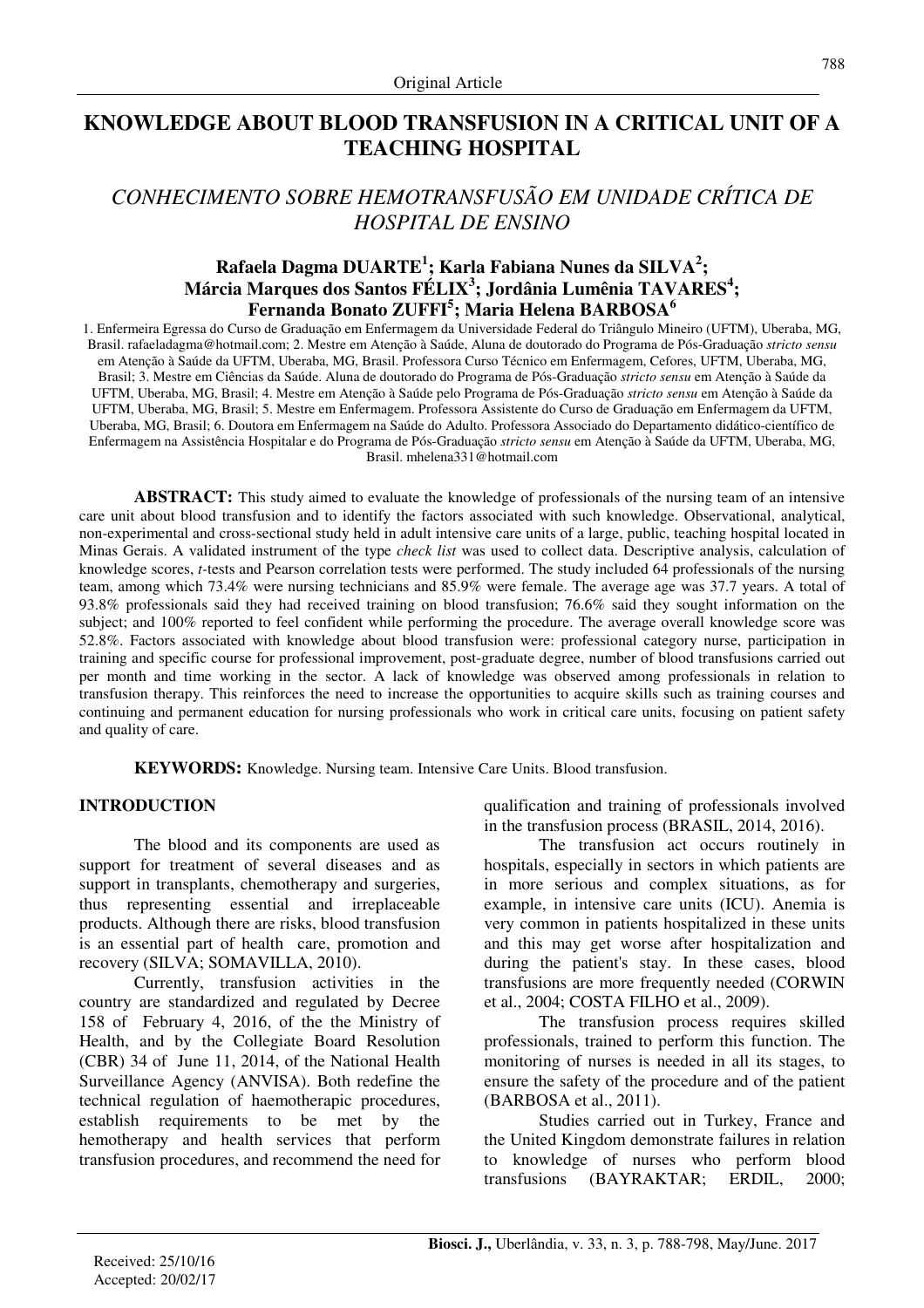SAILLOUR-GLÉNISSON et al., 2002; SERIOUS HAZARDS OF TRANSFUSION, 2009). In Brazil, there are few studies on this topic, and therefore, there is a need for research to assess the knowledge of professionals involved in the transfusion process (SELLU; DAVIS; VICENT, 2012).

Nursing care in hemotherapy, when executed effectively and efficiently, contributes to significant reduction of risks to the patient. The knowledge and skills of professionals certainly minimize complications and risks to the patient, and guarantee the safety and quality of the transfusion process (FERREIRA et al., 2007).

Given the above, the objectives of the present study were to evaluate the knowledge on blood transfusion of professionals of the nursing team of ICUs and to identify the factors associated with such knowledge.

#### **MATERIAL AND METHODS**

This is an observational, analytical, nonexperimental study with cross-sectional design and quantitative approach held in the adult ICU (general and coronary) of a general, large, public and teaching hospital located in the region of the Triângulo Mineiro, State of Minas Gerais. The study had financial support from the Foundation for Research of Minas Gerais (FAPEMIG).

 The target population (N) consisted of 73 professionals of the nursing team, corresponding to 10 nurses, 49 technicians and 14 assistants that provided direct assistance to customers and on all shifts of sectors included in the study. To calculate the sample size (n), a positive Pearson correlation coefficient  $(r = 0.4)$  between the training time and the scores of knowledge was considered, for a significance level of 0.05 and an error type II of 0.1, resulting in an a priori power of 90%. Using the application *Power Analysis and Sample Size* (PASS) version 2002, a minimum sample size of  $n = 61$  was reached.

The sample (n) of the study consisted of 64 professionals of the nursing team (nurses, technicians and assistants) who provided direct assistance in all shifts, had a formal employment relationship with the institution and were scheduled for service during the months of data collection. Nine (12.3%) professionals were excluded, as shown in Figure 1.



**Figure 1**. Diagram of the population and study sample. Minas Gerais, Brazil, 2015. ICU: Intensive Care Unit.

To collect the data, we used a validated instrument of the type *check list* (TAVARES et al., 2015) which contained questions related to professional and institutional aspects and on blood transfusion, subdivided into pre-transfusion step (PTS), transfusion step (TS) and post-transfusion step (POTS).

Study variables were: professional category; time after graduation; type of educational institution; time of experience in the profession, in the institution and in the sector; number of formal employments; participation in specific training on blood transfusion; participation in post-graduate courses; participation in training courses and scientific events; search for information in the literature/ clarification of doubts; adoption of any standard or guideline; feeling confident about carrying out the transfusion process; and score of knowledge about practices related to blood transfusion.

The Informed Consent was handed to professionals and after their signing, the instrument of data collection was given to them as well as the necessary instructions for filling it.

Data were entered into an *Excel® spreadsheet* of the program *Windows XP*® with by double entry for further validation. Data were then taken to the program *Statistical Package for Social*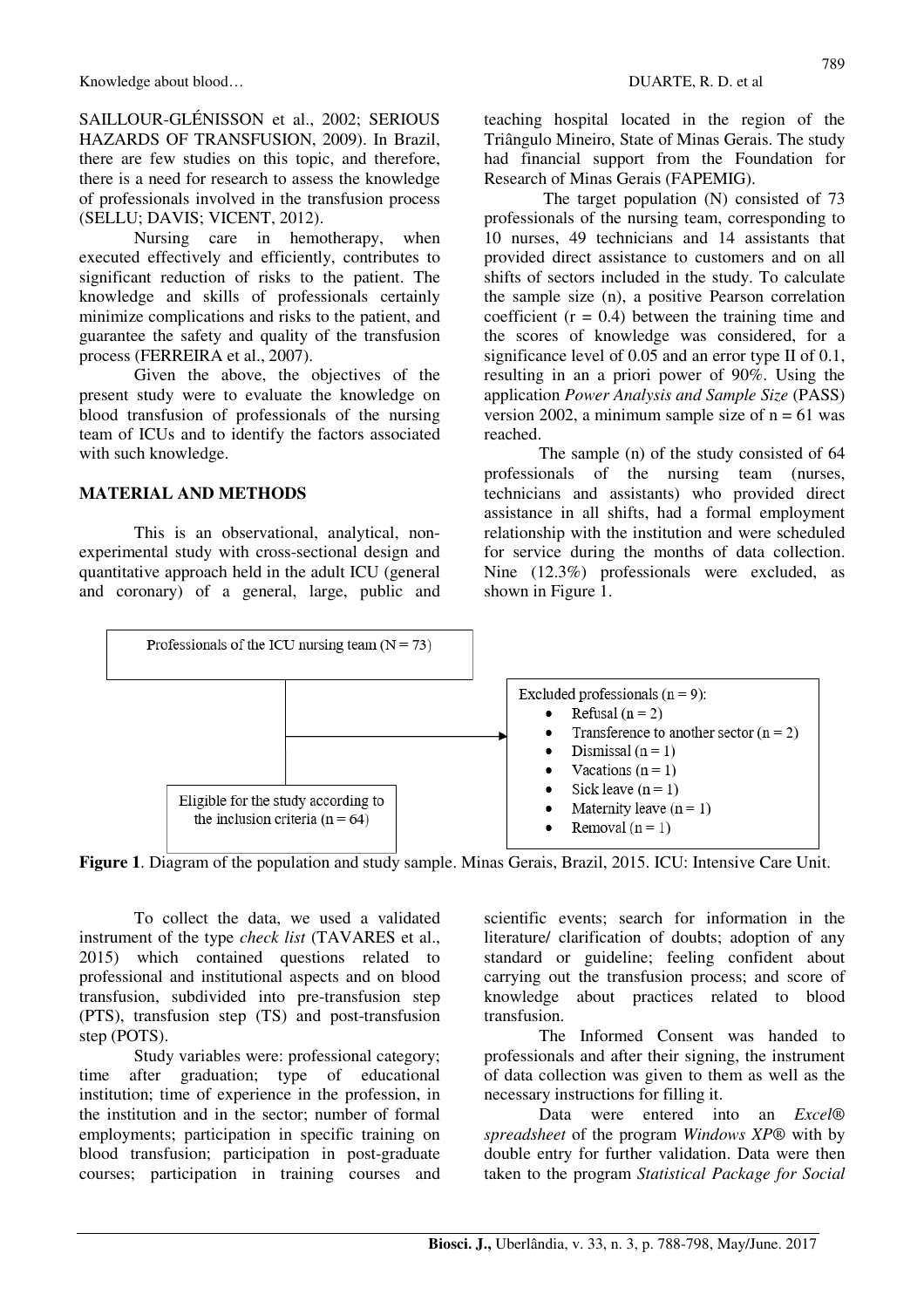*Sciences* (SPSS) version 20.0 for processing and analysis.

Initially, univariate analysis was performed. Qualitative variables were analyzed using descriptive statistics, that is, the distribution of absolute and percentage frequency. Quantitative variables were described through measures of centrality (mean) and spread (standard deviation, minimum and maximum value). For bivariate analysis, contingency tables were built and contrasts of measures of central tendency between groups, defined by categorical variables, were performed.

In order to calculate the score of knowledge, a formula was used where the number of items correctly answered was divided by the total number of items and multiplied by one hundred.

The domains considered for the calculation of sub-score were PTS, TS and POTS.

*T*-tests were used to compare variables that had two categories and Pearson correlation tests were used for quantitative variables in order to check whether there was a correlation between qualitative variables (related to professional aspects, and to the hospital structure and environment) and the score of knowledge. Statistically significant associations were those with  $p \leq 0.05$ ; In Pearson correlation tests, relations were considered weak (0  $\leq |r| < 0.3$ ), moderate (0.3  $\leq |r| < 0.5$ ) or strong  $(0.5 < |r| < 1.6)$  (COHEN, 1988).

This study was conducted in compliance with the Resolution 466/2012 of the National Health Council (NHC), with the approval of the institution researched and the Ethics Committee of the Federal University of Triângulo Mineiro (CEP-UFTM) under Opinion 2.434/2013 . Anonymity was guaranteed for all participants, which were identified by a number.

#### **RESULTS**

The sample consisted of 64 professionals. Most were nursing technicians (73.4%) and females (85.9%).

The average age of professionals was 37.7 years, with a minimum of 22 and maximum of 58 years. Most got their training in public institutions (54.7%), and the prevailing institutional bond was statutory (56.3%), as shown in Table 1.

**Table 1.** Characterization of professionals of the nursing team, Uberaba, MG, Brazil, 2015 (n = 64)

| <b>Characteristics</b>  | $\mathbf{n}(\%)$ |
|-------------------------|------------------|
| Gender                  |                  |
| Female                  | 55 (85.9)        |
| Male                    | 9(14.1)          |
| Professional category   |                  |
| Nursing assistant       | 8(12.5)          |
| Nursing technician      | 47 (73.4)        |
| <b>Nurse</b>            | 9(14.1)          |
| Educational institution |                  |
| Public                  | 35(54.7)         |
| Private                 | 29(45.3)         |
| Institutional bond      |                  |
| Statutory               | 36(56.2)         |
| <b>CLT</b>              | 28 (43.8)        |
| <b>Total</b>            | 64 (100)         |

CLT - Consolidation of Labor Laws

With regard to employment, 87.5% had no other jobs. Among the professionals who had other employments, 7.8% had two bonds; 3.1% had three bonds; and 1.6% had four bonds.

Table 2 shows the average time after graduating, time of professional activity, time of work experience in the profession, in the institution and in the sector.

Regarding the work shift, 45.3% worked at night, 26.6% in the evening, 26.6% in the morning and 1.6% under conditions of 8 hours a day. On the unit of work, 50.0% reported working in the coronary ICU and 50.0% in the general ICU.

The average number of times that the professional said to carry out blood transfusion was 3.6 times/month, with a minimum of zero and a maximum of 40 times/month.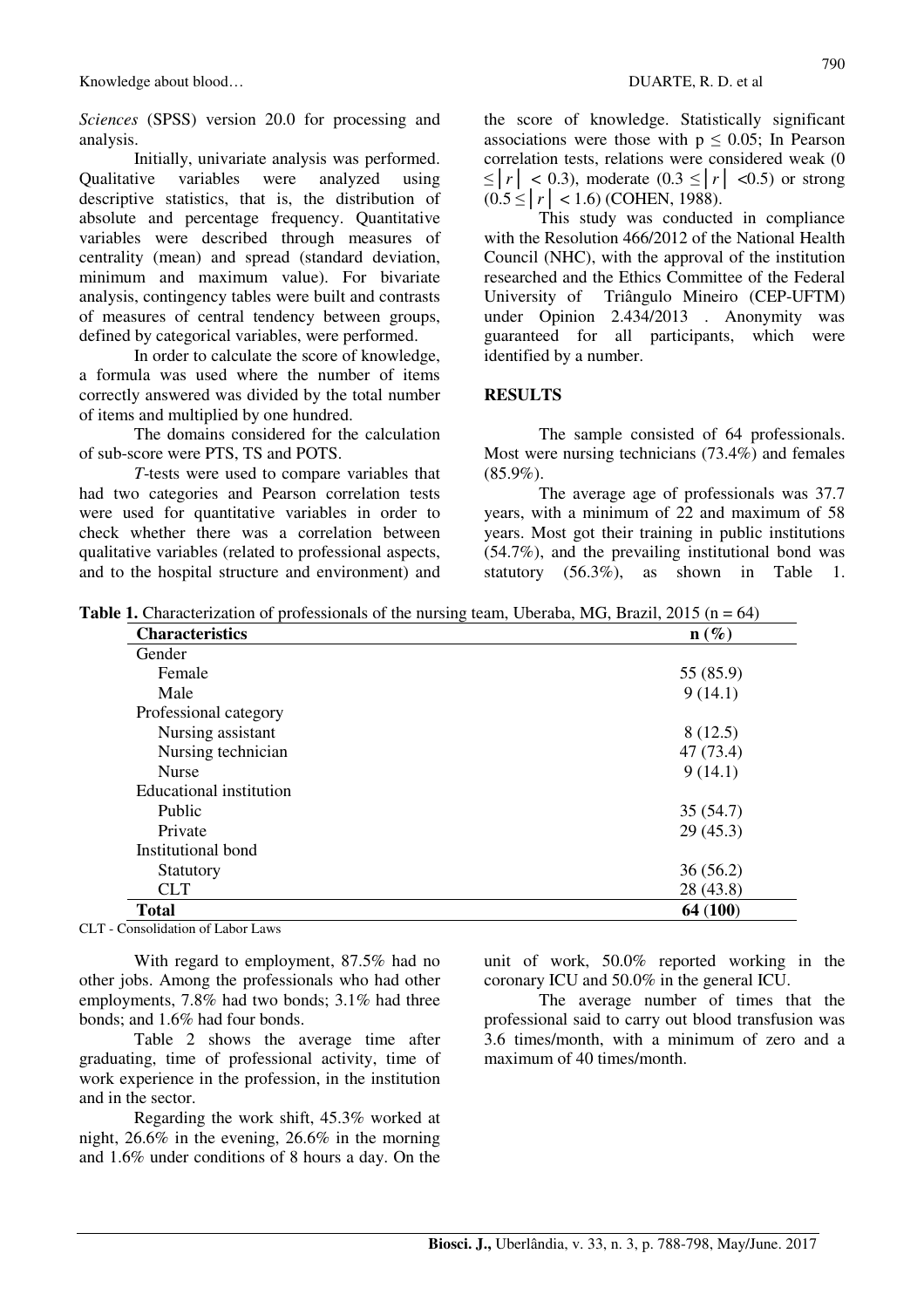|                  | Table 2. Professional characterization of the nursing team, Uberaba, MG, Brazil, 2015 |  |  |
|------------------|---------------------------------------------------------------------------------------|--|--|
| $(n - 6\lambda)$ |                                                                                       |  |  |

| <b>Time</b>                              | Mean<br>(months) | <b>Median</b><br>(months) | <b>SD</b><br>(months) | <b>Minimum</b><br>(months) | <b>Maximum</b><br>(months) |
|------------------------------------------|------------------|---------------------------|-----------------------|----------------------------|----------------------------|
| Vocational training                      | 144.81           | 130.00                    | 88.84                 | 4.00                       | 331.00                     |
| Time of experience in the<br>profession  | 138.84           | 119.50                    | 94.32                 | 9.00                       | 399.00                     |
| Time of experience in the<br>institution | 112.83           | 97.00                     | 80.33                 | 2.00                       | 329.00                     |
| Time of experience in the<br>unit        | 77.64            | 70.00                     | 57.21                 | 1.00                       | 220.00                     |

SD: Standard Deviation.

With regard to training and/or orientation of the institution to carry out blood transfusion, 93.8% of professionals said they received these; 62.5% of the professionals have participated in specific training programs; 34.4% have attended specific training courses; and 7.8% have participated in specific scientific events on blood transfusion. With regard to post-graduate degrees, 35.9% of the respondents reported having such degree, 35.9% reported specialization and 1.6% reported master's degree.

On the search for information in the literature, 76.6% of professionals said they sought information or to get their doubts about blood transfusion resolved. With regard to the rules adopted in transfusion practice, 78.1% reported to adopt the Standard Operating Procedure Manual (SOP) of the sector in their conduct; 3.1% adopt the ordinance 1353 of the Ministry of Health and SOP; 3.1% adopt the CBR 153 and Ordinance 1353 of the Ministry of Health; 3.1% adopt the Ordinance 1353 of the Ministry of Health; 3.1% adopt the CBR 57 and the SOP; 1.6% adopted the CBR 57; 1.6% adopted all standards; and 6.3% did not adopt or knew rules or guidelines.

All professionals reported to feel confident while performing the transfusion process.

The average overall score of knowledge was 52.8%, with a minimum of 26.0% and a maximum of 74.0%. Table 3 shows the overall score and the scores in the three steps related to blood transfusion.

**Table 3.** Scores of knowledge related to blood transfusion, Uberaba, MG, Brazil, 2015  $(n = 64)$ 

| <b>Frequency distribution</b> | <b>Mean</b>                       | <b>Median</b> | <b>SD</b> | <b>Minimum</b> | <b>Maximum</b>  |
|-------------------------------|-----------------------------------|---------------|-----------|----------------|-----------------|
|                               | $\mathscr{G}_{\boldsymbol{\ell}}$ |               |           | $\%$           | $\mathscr{Y}_o$ |
| Overall score                 | 52.8                              | 54.3          | 10.4      | 26.0           | 74.0            |
| PTS Score                     | 50.7                              | 57.1          | 15.7      | 0.0            | 86.0            |
| TS Score                      | 54.4                              | 54.2          | 11.2      | 21.0           | 75.0            |
| POTS Score                    | 62.5                              | 66.7          | 28.8      | 0.0            | 100.0           |

SD: standard deviation; PTS: pre-transfusion step; TS: transfusion step; POTS: post-transfusion step.

There was statistically significant correlation between the professional category nurses  $(p = 0.05)$  and the overall score, and marginally significant ( $p = 0.068$ ) between the professional category nurses and the score in TS.

Professionals with institutional bond of the type statutory had a better score in PTS ( $p = 0.008$ ). There was statistical significance between the variable "participation in specific training for blood transfusion" and POTS, between the variable "participation in specific course of professional improvement" and the score in the PTS, and between the variable "participation in postgraduation course" and the overall score in PTS (p  $< 0.05$ ).

Table 4 shows the correlation between the scores of knowledge in transfusion steps and professional aspects.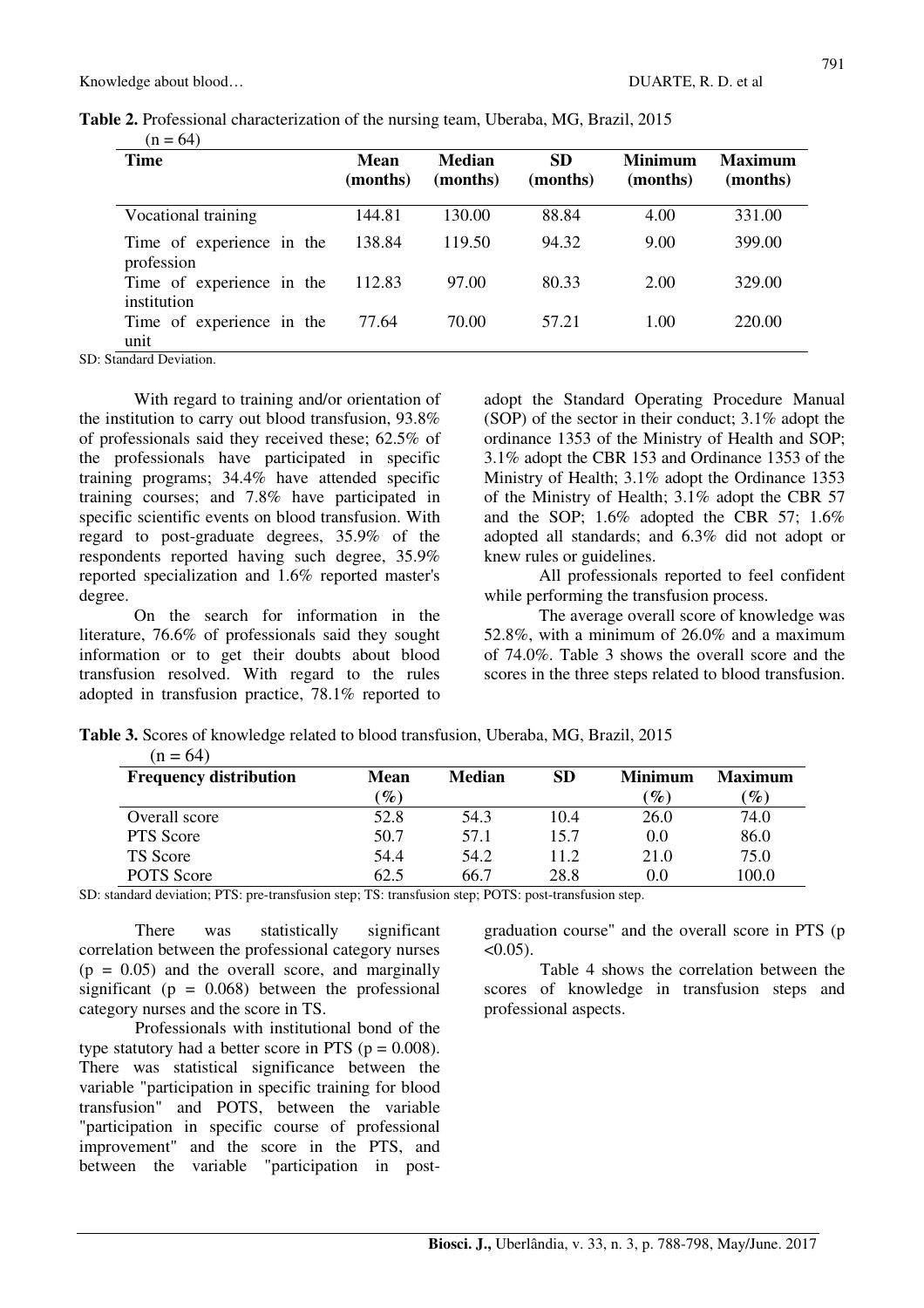|  |                                      |  |  |  |  | <b>Table 4.</b> Correlation between the overall score and the transfusion steps and professional aspects ( <i>t</i> -test), |  |
|--|--------------------------------------|--|--|--|--|-----------------------------------------------------------------------------------------------------------------------------|--|
|  | Uberaba, MG, Brazil, $2015$ (n = 64) |  |  |  |  |                                                                                                                             |  |

| <b>Characteristics</b>   | <b>General Score</b> |           | <b>PTS Score</b> |           | <b>TS Score</b> | <b>POTS Score</b> |                |                |
|--------------------------|----------------------|-----------|------------------|-----------|-----------------|-------------------|----------------|----------------|
|                          | Mean                 | <b>SD</b> | <b>Mean</b>      | <b>SD</b> | <b>Mean</b>     | <b>SD</b>         | <b>Mean</b>    | <b>SD</b>      |
| Gender                   |                      |           |                  |           |                 |                   |                |                |
| Female                   | 53.09                | 10.77     | 50.65            | 16.45     | 54,85           | 11,28             | 62,42          | 28,73          |
| Male                     | 50.79                | 7.92      | 50.79            | 10.38     | 51,39           | 10,62             | 62,96          | 30,93          |
| p-value                  | 0.543                |           | 0.980            |           | 0.388           |                   | 0.959          |                |
| Professional             |                      |           |                  |           |                 |                   |                |                |
| category                 |                      |           |                  |           |                 |                   |                |                |
| Nursing assistant        | 51.74                | 10.40     | 49.61            | 15.76     | 53,33           | 11,32             | 61,21          | 29,93          |
| and technician           |                      |           |                  |           |                 |                   |                |                |
| <b>Nurse</b>             | 59.05                | 8.33      | 57.14            | 14.29     | 60,65           | 8,10              | 70,37          | 20,03          |
| p-value                  | 0.050                |           | 0.184            |           | 0.068           |                   | 0.259          |                |
| Type of institution of   |                      |           |                  |           |                 |                   |                |                |
| training                 |                      |           |                  |           |                 |                   |                |                |
| Public                   | 53.71                | 9.57      | 52.24            | 13.39     | 55,12           | 10,11             | 63,81          | 29,56          |
| Private                  | 51.63                | 11.27     | 48.77            | 18.12     | 53,45           | 12,45             | 60,92          | 28,27          |
| p-value                  | 0.428                |           | 0.381            |           | 0.556           |                   | 0.693          |                |
| Institutional bond       |                      |           |                  |           |                 |                   |                |                |
| Legal regime             | 53.81                | 9.69      | 55.16            | 13.72     | 54,63           | 10,81             | 62,04          | 29,98          |
| Only one                 |                      |           |                  |           |                 |                   |                |                |
| <b>CLL</b>               | 51.43<br>0.368       | 11.27     | 44.90            | 16.36     | 54,01           | 11,81             | 63,10          | 27,72          |
| p-value                  |                      |           | 0.008            |           | 0.830           |                   | 0.885          |                |
| Other employments<br>Yes | 50.71                | 12.10     |                  | 11.62     |                 |                   |                |                |
| N <sub>o</sub>           | 53.06                | 10.22     | 44.64<br>51.03   | 16.04     | 52,60<br>54,61  | 12,97<br>11,00    | 66,67<br>61,90 | 35,63<br>28,02 |
| p-value                  | 0.554                |           | 0.248            |           | 0.638           |                   | 0.665          |                |
| Received training or     |                      |           |                  |           |                 |                   |                |                |
| guidelines               |                      |           |                  |           |                 |                   |                |                |
| Yes                      | 53.00                | 10.50     | 51.43            | 14.45     | 54,44           | 11,40             | 62,78          | 28,85          |
| N <sub>o</sub>           | 49.29                | 9.15      | 39.29            | 29.45     | 53,13           | 7,89              | 58,33          | 31,91          |
| p-value                  | 0.493                |           | 0.135            |           | 0.821           |                   | 0.768          |                |
| Participation in         |                      |           |                  |           |                 |                   |                |                |
| specific training for    |                      |           |                  |           |                 |                   |                |                |
| blood transfusion        |                      |           |                  |           |                 |                   |                |                |
| Yes                      | 54.43                | 9.42      | 52.86            | 12.19     | 55,31           | 10,59             | 69,17          | 26,57          |
| No                       | 50.00                | 11.52     | 47.02            | 19.97     | 52,78 12,14     |                   | 51,39          | 29,45          |
| p-value                  | 0.099                |           | 0.205            |           | 0.384           |                   | 0.016          |                |
| Participation of         |                      |           |                  |           |                 |                   |                |                |
| specific                 |                      |           |                  |           |                 |                   |                |                |
| improvement course       |                      |           |                  |           |                 |                   |                |                |
| for blood transfusion    |                      |           |                  |           |                 |                   |                |                |
| Yes                      | 54.55                | 10.69     | 55.84            | 14.56     | 54,92           | 11,69             | 66,67          | 27,22          |
| N <sub>o</sub>           | 51.84                | 10.24     | 47.96            | 15.72     | 54,07           | 11,02             | 60,32          | 29,67          |
| p-value                  | 0.326                |           | 0.055            |           | 0.773           |                   | 0.406          |                |
| Participation in         |                      |           |                  |           |                 |                   |                |                |
| specific scientific      |                      |           |                  |           |                 |                   |                |                |
| event for blood          |                      |           |                  |           |                 |                   |                |                |
| transfusion              |                      |           |                  |           |                 |                   |                |                |
| Yes                      | 49.14                | 11.32     | 42.86            | 10.10     | 51,67           | 10,86             | 60,00          | 36,51          |
| N <sub>o</sub>           | 53.08                | 10.36     | 51.33            | 15.94     | 54,59           | 11,26             | 62,71          | 28,42          |
| p-value                  | 0.421                |           | 0.249            |           | 0.578           |                   | 0.842          |                |
| Post-graduation          |                      |           |                  |           |                 |                   |                |                |
| degree                   |                      |           |                  |           |                 |                   |                |                |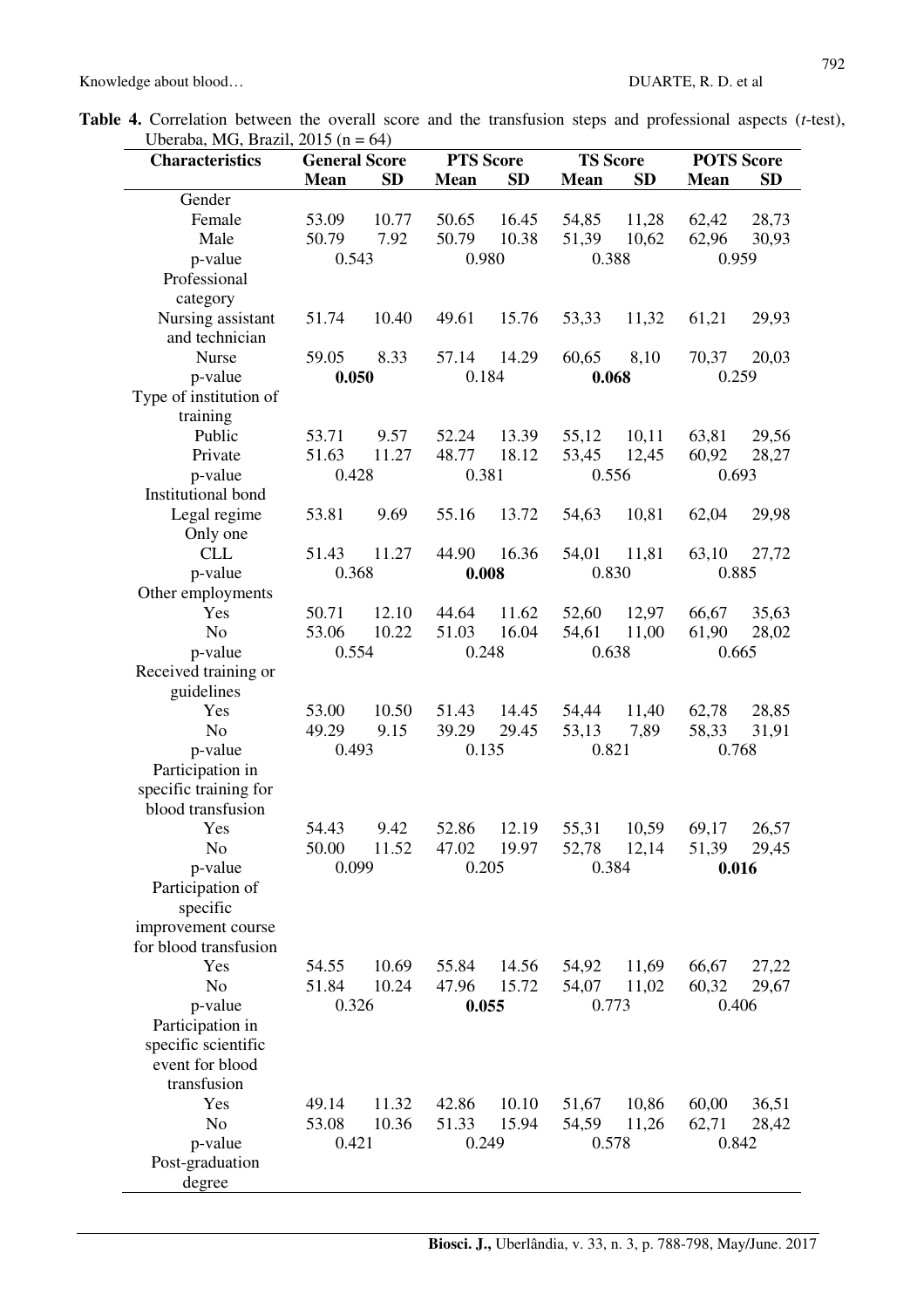| Yes                | 56.27 | 9.57  | 57.76 | 14.59 | 57,43 | 10,20 | 62,32 | 30,66 |  |
|--------------------|-------|-------|-------|-------|-------|-------|-------|-------|--|
| N <sub>o</sub>     | 50.80 | 10.43 | 46.69 | 14.99 | 52,64 | 11,44 | 62,60 | 28,08 |  |
| p-value            | 0.042 |       | 0.006 |       | 0.100 |       | 0.971 |       |  |
| Search information |       |       |       |       |       |       |       |       |  |
| in the             |       |       |       |       |       |       |       |       |  |
| literature/clarify |       |       |       |       |       |       |       |       |  |
| doubts             |       |       |       |       |       |       |       |       |  |
| Yes                | 53.06 | 11.02 | 51.90 | 14.78 | 54,25 | 11,55 | 63,95 | 28,74 |  |
| N <sub>0</sub>     | 51.81 | 8.28  | 46.67 | 18.28 | 54,72 | 10,19 | 57,78 | 29,46 |  |
| p-value            | 0.687 |       |       | 0.262 |       | 0.888 |       | 0.472 |  |
| Adopt any standard |       |       |       |       |       |       |       |       |  |
| and/or guideline   |       |       |       |       |       |       |       |       |  |
| Yes                | 52.52 | 10.30 | 50.71 | 15.65 | 53,89 | 11,11 | 63,33 | 27,91 |  |
| N <sub>0</sub>     | 56.43 | 12.86 | 50.00 | 18.44 | 61,46 | 10,96 | 50,00 | 43,03 |  |
| p-value            |       | 0.471 |       | 0.931 |       | 0.192 |       | 0.374 |  |

Statistically significant values are in bold. PTS: pre-transfusion step; TS: transfusion step; POTS: post-transfusion step; SD: standard deviation: CLL: Consolidation of Labor Laws.

As for correlation with the numerical variables, the correlation between the variable "number of blood transfusions carried out in the month" with the overall score  $(p = 0.077)$  and the TS step  $(p = 0.066)$  were marginally significant, and the variable "time of experience in the sector" and the score in the POTS  $(p = 0.073)$  was also marginally significant. However, these correlations were characterized as weak  $(0 \le |r| < 0.3)$ . The other variables showed no influence on the knowledge of professionals.

Table 5 shows the values of *r* and *p* for numeric variables.

| <b>Table 5.</b> Correlation between the overall score and the transfusion steps and numeric variables (Pearson), |  |  |  |  |  |  |
|------------------------------------------------------------------------------------------------------------------|--|--|--|--|--|--|
| Uberaba, MG, Brazil, $2015(n = 64)$                                                                              |  |  |  |  |  |  |

| <b>Characteristics</b>                              | <b>Overall score</b> |         | <b>PTS Score</b> |             | <b>TS Score</b> |             |          | <b>POTS</b> Score       |  |  |
|-----------------------------------------------------|----------------------|---------|------------------|-------------|-----------------|-------------|----------|-------------------------|--|--|
|                                                     | r                    | p-value | r                | p-<br>value | r               | p-<br>value | r        | $\mathbf{p}$ -<br>value |  |  |
| Number of blood<br>transfusions<br>performed/month  | 0.223                | 0.077   | 0.106            | 0.404       | 0.231           | 0.066       | 0.086    | 0.501                   |  |  |
| Time after<br>graduation                            | 0.017                | 0.894   | 0.054            | 0.672       | 0.022           | 0.864       | $-0.065$ | 0.610                   |  |  |
| Time of<br>experience in the<br>profession          | 0.040                | 0.756   | 0.118            | 0.353       | 0.008           | 0.950       | $-0.008$ | 0.951                   |  |  |
| Time of<br>experience in the<br>institution         | 0.023                | 0.858   | 0.070            | 0.584       | 0.036           | 0.779       | $-0.104$ | 0.415                   |  |  |
| Time of<br>experience in the<br>sector              | $-0.056$             | 0.659   | 0.112            | 0.378       | $-0.050$        | 0.697       | $-0.225$ | 0.073                   |  |  |
| Number of<br>participations in<br>specific training | $-0.049$             | 0.703   | $-0.060$         | 0.638       | $-0.040$        | 0.752       | $-0.003$ | 0.978                   |  |  |
| Number of<br>employments                            | $-0.001$             | 0.996   | $-0.181$         | 0.152       | 0.040           | 0.753       | 0.103    | 0.418                   |  |  |

Statistically significant values are in bold. PTS: pre-transfusion step; TS: transfusion step; POTS: post-transfusion step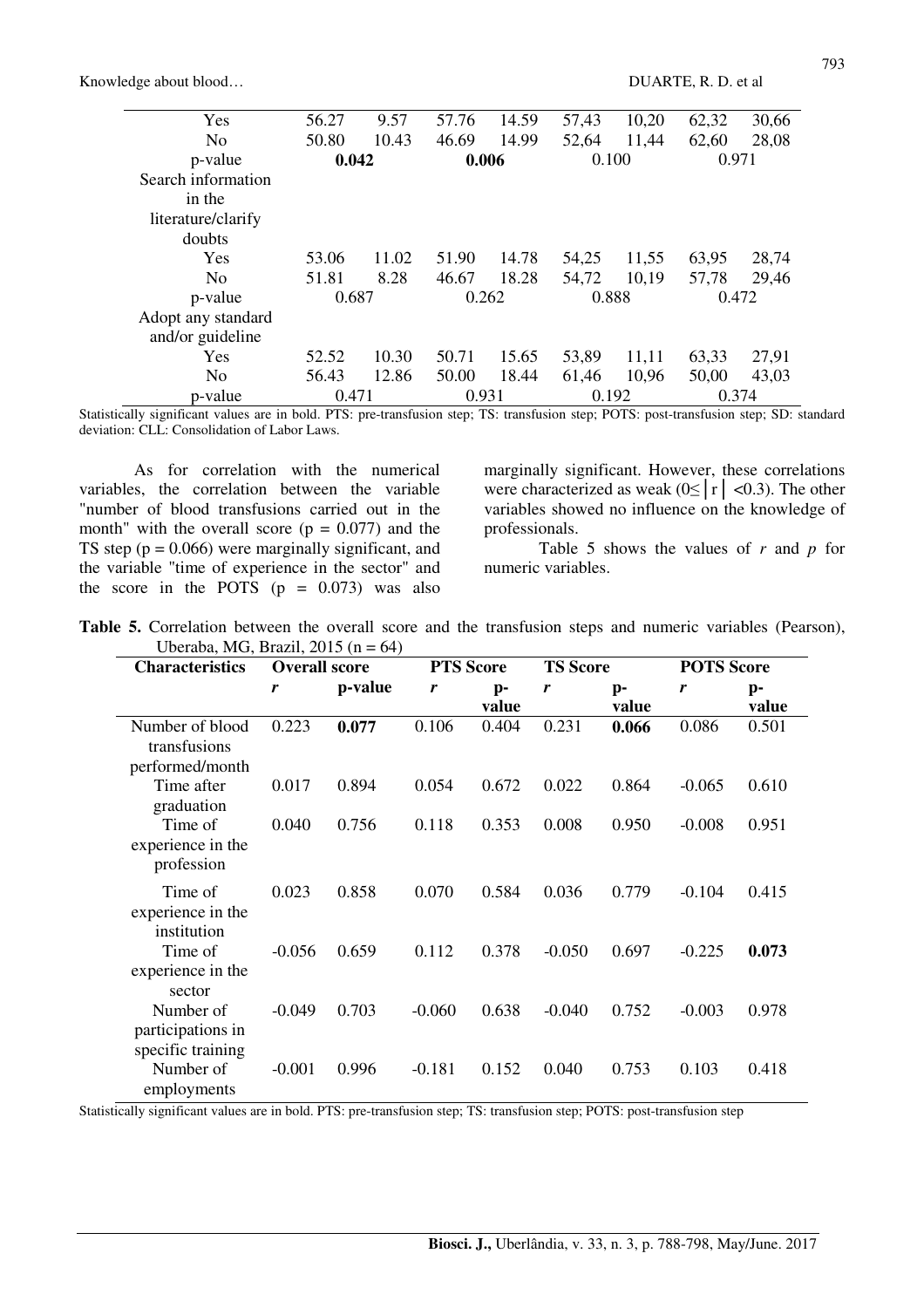Knowledge about blood… **Example 20** about blood… **DUARTE, R. D. et al.** 

## **DISCUSSION**

The average age of professionals was 37.7 years, with a minimum of 22.0 and a maximum of 58.0 years, data similar to a research that shows predominance of the age between 21 and 55 years, averaging 36 years (HIJJI et al., 2013). Other studies show prevalence of the age group between 21 and 32 years (SILVA et al., 2009) and between 31 and 40 years (SILVA; SOMAVILLA, 2010).

Regarding gender, studies corroborate the results of the present research, with results ranging from 62.0 to 85.2% of female predominance (HIJJI; OWEIS; DABBOUR, 2012; SILVA; SOMAVILLA, 2010; SILVA et al., 2010).

A study conducted in a university hospital in Rio Grande do Norte showed that 81.5% of ICU professionals are nursing technicians and 18.5% are nurses, like in the present study (SILVA et al., 2009).

Concerning the educational institution, most received their training in public institutions (54.7%). Research conducted in a University Hospital in Minas Gerais demonstrated that 63.0% of nursing technicians got their degree in private institutions and 60.0% of nurses, in public institution (SILVA; SOARES; IWAMOTO, 2009).

Regarding the time after graduation and professional experience, the average was 12 years; and the average time of work in the institution was nine years; and the average time in the unit of study was six years. Study in Paraná showed that 54.0% of professionals are graduated for seven to 10 years (BARBOSA; NICOLA, 2014). Another study identified an average of five to 10 years of experience in the institution (SILVA; SOMAVILLA, 2010). As for time of experience, the literature showed a time less than five years  $(66.0\%)$ , and five years or less  $(68.0\%)$  (HIJJI et al., 2013; HIJJI; OWEIS; DABBOUR, 2012). Regarding the time working in the unit, researches corroborate this data, since there are records of nursing technicians (46.0%) with more than six years, and nurses (60.0%) between one and five years (SILVA; SOARES; IWAMOTO, 2009).

A study performed in an ICU showed that 87.0% of nursing technicians and 100% of the nurses receive information about the transfusion practice. Regarding training and professional development, 60.0% of nurses say they have participated in training or guidance received within the institution (SILVA; SOARES; IWAMOTO, 2009).

However, opposite records are also available: Hijji, Oweis and Dabbour (2012) carried out a study in which 92.4% of nurses say they have never received training on blood transfusion and 33% reported the need for training on applying blood. Another survey revealed that 85% of nurses had never received training on blood transfusion, and 14% reported the need for specific training for performing this procedure (HIJJI et al., 2013).

As for the number of times the professional says to perform blood transfusions, a study conducted in ICUs in hospitals of Jordan of showed that during the six months preceding the data collection, 89.0% of nurses had applied blood transfusions from one to four times, and eventually 12 times/month, what corroborates the data from the present study (HIJJI; OWEIS; DABBOUR, 2012). On the other hand, a Brazilian study showed that the nursing staff (63.0%) perform blood transfusions weekly (BARBOSA; NICOLA, 2014).

Regarding the titration and postgraduate courses, 80.0% of nurses had attended post-graduate courses (SILVA et al., 2009). On the other hand, another study showed that 4% of nurses have master's degree (HIJJI; OWEIS; DABBOUR, 2012). These figures are higher than those found in the present study.

In this study, all professionals reported to feel confident when performing the transfusion procedure. However, the literature shows that 33% of professionals say they feel confident regarding the conduct to be taken in case of a transfusion reaction; 46% report having confidence only in some times, and 21% report not feeling confident in making a decision before a reaction (BARBOSA; NICOLA, 2014).

Concerning the evaluation of knowledge about blood transfusion, the average overall score was 52.7%. A study conducted in hospitals of the Emirate of Abu Dhabi confirmed the lack of knowledge of nurses about blood transfusion, ranging from 27.0 to 56.0%, and none of the professionals answered correctly to all questions (HIJJI et al., 2013).

In PTS, issues on prescription and request of transfusion of blood or blood components, and the collection of blood samples for pre-transfusion and identification tests were addressed. The minimum knowledge score was zero and the highest, 86.0%. Silva et al. found inadequate procedures of PTS, such as the collection of the sample (91.7%), prescription of transfusion (84.0%), the application form of transfusion (66.7%), the identification of the bag (84.0%), the identification of the patient  $(82.0\%)$  and the identification of tubes  $(69.6\%)$ (SILVA et al., 2010). A study conducted in ICUs of hospitals in Jordan demonstrated that only 2.0% of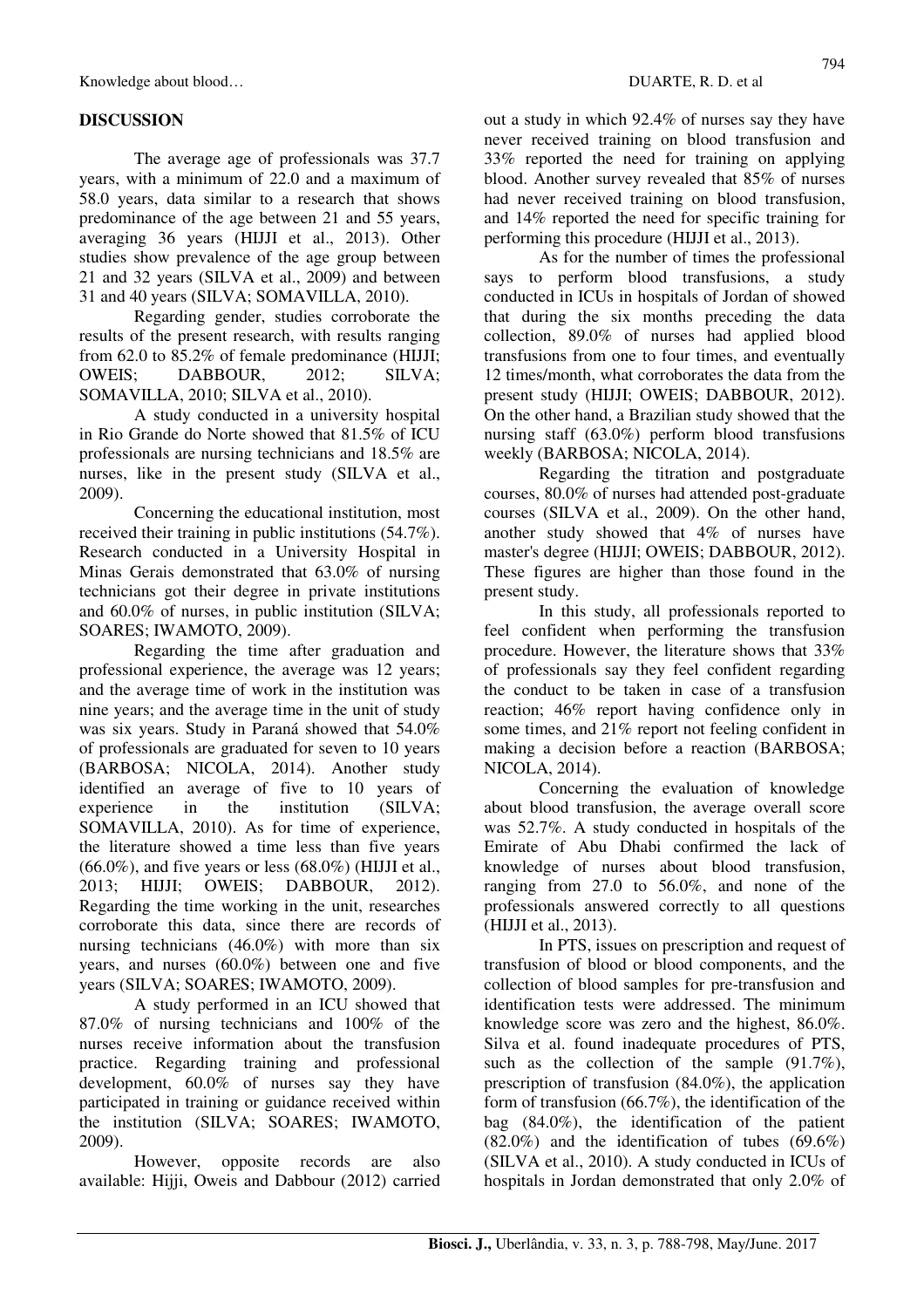the professionals are aware of all the steps that must be followed to correctly identify a patient in the PTS (HIJJI; OWEIS; DABBOUR, 2012).

There is a major flaw in this step that precedes the blood transfusion, that is, in the sample identification. An incompatible ABO system compromises the safety of the patient, causing serious transfusion reactions that may lead the client to death. Qualified and trained professionals can prevent this mistake from happening (SILVA et al., 2010).

The step related to the act of transfusion (TS) showed minimal knowledge score of 21.0% and a maximum of 75.0%. In TS, a study showed that 92.0% of professionals reported to wrap the blood bags in a blanket, leave it at room temperature, dip in hot water or place it in a microwave oven (HIJJI; OWEIS; DABBOUR, 2012). Other misconducts are related to the administration of medications concomitant to the transfusion (46.0%), observation of the patient (30.0%) and the use of specific equipo (8.0%), besides the identification of blood components and conference with the identification in medical records. Notably, 18.0% of professionals do not carry out these actions correctly (SILVA et al., 2010).

The POTS, related to the immediate transfusion complications, had a higher average score (62.50%) compared to the other stages, showing that professionals had a greater knowledge regarding transfusion reactions, with early detection of signs and symptoms, and about the nursing care to be provided. The immediate transfusion reaction is defined as one that occurs within 24 hours after initiation of the procedure. The patient must receive immediate care; the institution shall disclose in the records all actions taken and conducts adopted, ensuring care and notifying the adverse event (BRASIL, 2016).

Research showed that 67% of professionals recognize sometimes signs and symptoms that are indicative of transfusion reactions while 25% do not recognize (BARBOSA; NICOLA, 2014). There is still record of inadequacy regarding the care with a transfusion reaction (85.2%) (SILVA et al., 2009).

According to the bivariate analysis, the professional category "nurse" showed statistical significance for the overall score, demonstrating greater knowledge in relation to other professional categories. The literature shows the importance of nurses in the practice of transfusion because their are in the lead of their team, organizing and supervising the care. It is necessary, therefore, to constantly search for updates regarding this practice. Indeed, the transfusion process is complex and brings risks to the patient if not done properly (BARBOSA; NICOLA, 2014).

According to the bivariate analysis, the professionals who had participated in specific trainings in blood transfusion had higher knowledge score only in relation to POTS, suggesting the need for investment in training within the hospital units addressing all stages of the transfusion process, especially the care with the PTS and the transfusion act. Training consists of short-term courses. The results showed how the training is important and really make a difference in the transfusion therapy, identifying how training improves the practice, creating greater efficiency and a professional with more knowledge (BARBOSA; NICOLA, 2014).

Few professionals had participated in the specific improvement courses for blood transfusion, which are longer than trainings. Professionals, however, had higher knowledge scores regarding the PTS. Participation in post-graduate courses demonstrated that professionals with higher qualification had higher knowledge in the overall score regarding the PTS. Study on the program of nursing education in Brazil (undergraduate and graduate) says that these types of education have an important position, and the main objective is to train and qualify professionals to meet the demands of the health sector, which are each day more and more complex and to the reach of goals to increase the construction of relevant and innovative knowledge (ERDMANN; FERNANDES; TEIXEIRA, 2011)

In this study, according to bivariate analysis, the number of transfusions was statistically significant for the overall score in TS. This shows that the greater the number of transfusions carried out by professionals, the greater their knowledge, especially with regard to the application of blood or the administration of the therapy. In contrast, professional ignorance concerning PTS and the immediate transfusion complications (POTS) interferes with the quality of the process and with the patient safety. Nearly half of professionals (46.0%) reported that they "sometimes" feel confident on the procedures adopted because of a transfusion reaction. This make misconduct possible and this compromises the safety of the patient, endangering the life of the patient (BARBOSA; NICOLA, 2014).

The time of experience in the sector showed, according to bivariate analysis, that those who have been working for longer times in the sector have higher knowledge score only in POTS. As the ICU is a sector where blood transfusion is a routine, due to the clinical severity of the situation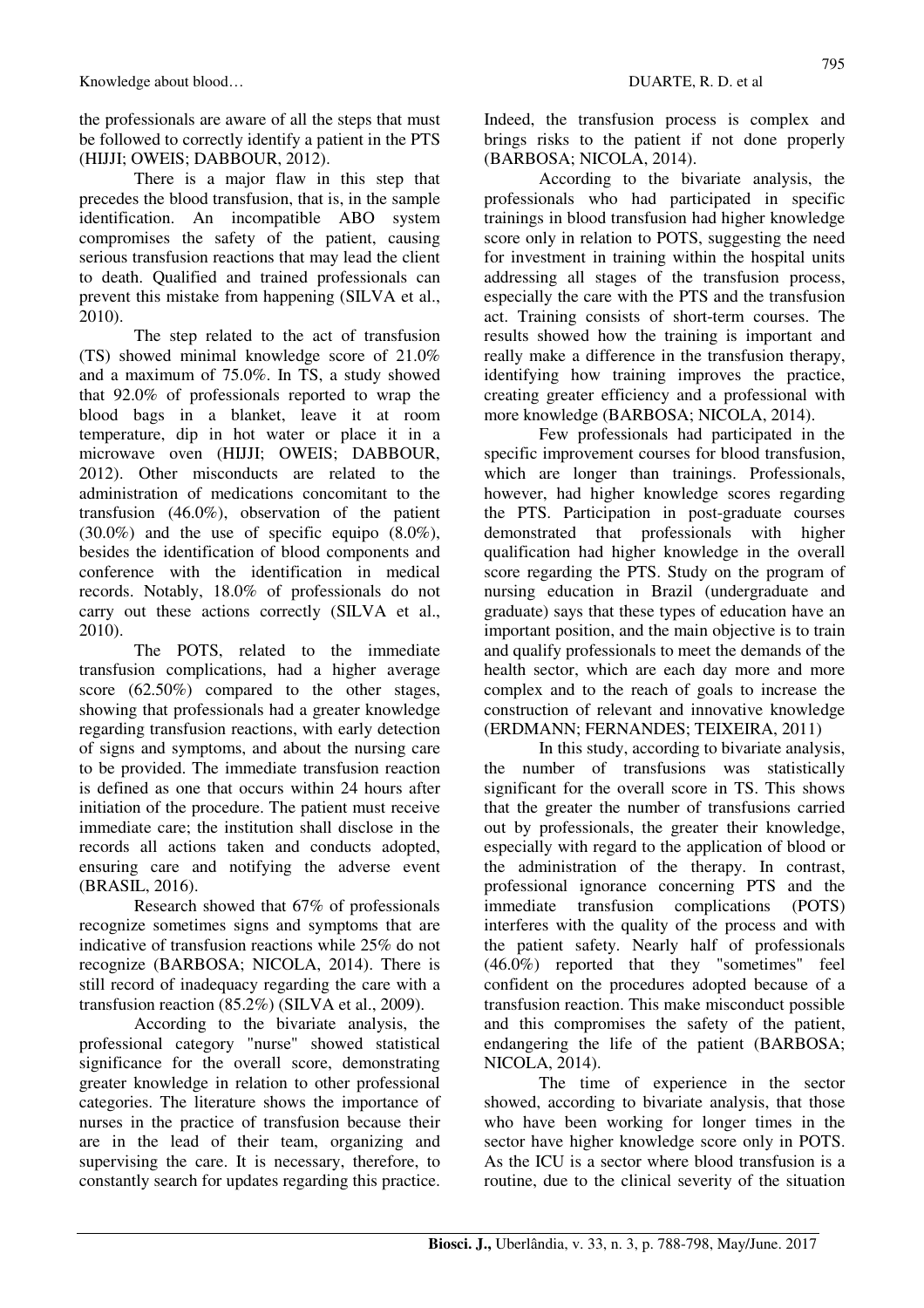Knowledge about blood…  $DUARTE$ , R. D. et al.

of hospitalized patients, it was expected that more time in the sector would lead professionals to show relevant knowledge scores at all stages of the transfusion process.

As limitation of this study and considering the method used, there was no monitoring of the blood transfusions management process, but this did not compromise the achievement of objectives. It is suggested to carry out prospective studies in the area, including the systematic observation of transfusion practice, with a view to safety and quality of the whole process.

### **CONCLUSIONS**

The deficiency in the knowledge of professionals in relation to transfusion therapy. Regarding the stages of the transfusion process, knowledge was higher in the post-transfusion step, showing that the team is more prepared to manage with transfusion complications than to prevent them.

Factors associated with knowledge about blood transfusion were: professional category nurse, participation in training and specific courses for professional improvement, post-graduate degree, number of blood transfusions carried out per month and time working in the sector.

The importance to increase the oportunities to acquire skills such as training courses and continuing and permanent education for nursing professionals who work in critical care units is reinforced, focusing on patient safety and quality of care.

#### **ACKNOWLEDGEMENTS**

The authors thank the Foundation for Research of the State of Minas Gerais (FAPEMIG) and the National Council for Scientific and Technological Development (CNPq) for financial support.

**RESUMO:** Este estudo teve como objetivo avaliar o conhecimento dos profissionais da equipe de enfermagem de unidade de terapia intensiva sobre hemotransfusão e identificar os fatores associados a tal conhecimento. Estudo observacional, analítico, não experimental, transversal, realizado nas unidades de terapia intensiva adulto de um hospital público, de ensino e grande porte, localizado em Minas Gerais. Para a coleta de dados, utilizou-se um instrumento validado, do tipo *checklist*. Realizaram-se análise descritiva, cálculo de escores de conhecimento, teste *t* e correlação de Pearson. Participaram deste estudo 64 profissionais da equipe de enfermagem, sendo 73,4% técnicos em enfermagem, e 85,9% do sexo feminino. A média de idade foi 37,7 anos. Afirmaram ter recebido treinamento sobre hemotransfusão 93,8% dos profissionais; 76,6% referiram que procuravam se informar sobre o tema; e 100% referiram se sentir seguros durante a execução do procedimento. A média do escore geral de conhecimento foi de 52,8%. Os fatores associados ao conhecimento sobre hemotransfusão foram: categoria profissional enfermeiro, participação em capacitação e curso de aperfeiçoamento específico, possuir pós-graduação, número de hemotransfusões administradas por mês e tempo de atuação no setor. Evidenciou-se uma deficiência no conhecimento dos profissionais em relação à terapêutica transfusional. Isso reforça a necessidade de incrementar a oferta de capacitações, cursos de aperfeiçoamento, e educação continuada e permanente aos profissionais de enfermagem que atuam nas unidades críticas, tendo como foco a segurança do paciente e a qualidade do cuidado.

**PALAVRAS-CHAVE:** Conhecimento. Equipe de enfermagem. Unidades de terapia intensiva. Transfusão de sangue.

### **REFERENCES**

BARBOSA, H. B.; NICOLA, A. L. Enfermagem na terapia transfusional e hemovigilância: análise da conformidade em um hospital de ensino. **Revista Saúde**, Santa Maria, v. 40, n. 2, p. 97-104, 2014. Disponível em: http://cascavel.ufsm.br/revistas/ojs-2.2.2/index.php/revistasaude/article/view/13074/pdf. Acesso em 04 abr. 2016.

BARBOSA, S. M.; TORRES, C. A.; GUBERT, F. A.; PINHEIRO, P. N.; VIEIRA, N. F. Enfermagem e a prática hemoterápica no Brasil: revisão integrativa. **Acta Paul Enferm.**, São Paulo, v. 24, n. 1, p. 132-6, 2011. Disponível em: http://www.scielo.br/pdf/ape/v24n1/v24n1a20.pdf. Acesso em 04 abr. 2016.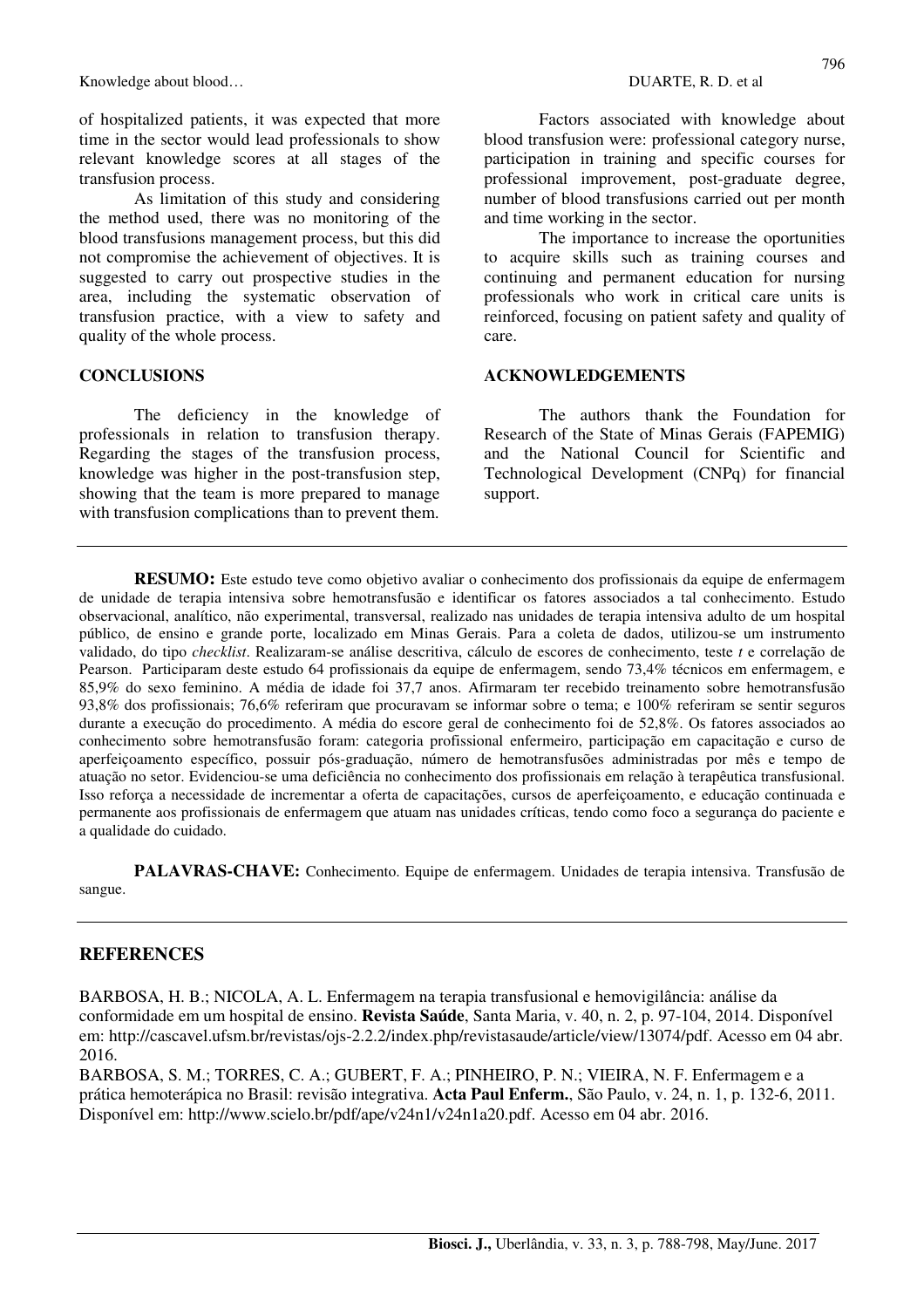BRASIL. Ministério da Saúde. **Portaria nº 158, 04/02/2016**. Brasília: Ministério da Saúde, 2016. Disponível em: http://www.hemoce.ce.gov.br/images/PDF/portaria%20gm-ms%20n158-2016.pdf. Acesso em 13 mai. 2016.

\_\_\_\_\_\_. Agência Nacional de Vigilância Sanitária (ANVISA). **Resolução da Diretoria Colegiada - RDC 34 de 11 de junho de 2014**. Brasília: ANVISA, 2014.

BAYRAKTAR, N.; ERDIL, F. Blood transfusion knowledge and practice among nurses in Turkey. **J Intraven Nurs**., United States, v. 23, n. 5, p. 310-7, sept/oct. 2000.

COHEN, J. **Statistical power analysis for the behavioral sciences**. 2 ed. Mahwah: Lawrence Earlbaum; 1988. CORWIN, H. L.; GETTINGER, A.; PEARL, R. G.; FINK, M. P.; LEVY, M. M.; ABRAHAM, E.; MACLNTYRE, N. R.; SHABOT, M. M.; DUH, M. S.; SHAPIRO, M. J. The CRIT Study: Anemia and blood transfusion in the critically ill-current clinical practice in the United States. **Crit Care Med**., New York, v. 32, n. 1, p. 39-52, jan. 2004.

COSTA FILHO, R. C.; GUTIERREZ, F.; FERNANDES, H.; MENDES, C.; LOBO, S. Transfusão de hemácias em terapia intensiva: controvérsias entre evidências. **Rev. bras. ter. intensiva**, São Paulo, v. 21, n. 3, p. 315- 23, 2009.

ERDMANN, A. L.; FERNANDES, J. D.; TEIXEIRA, G. A. Panorama da educação em enfermagem no Brasil: graduação e pós-graduação. **Enfermagem em Foco**. v. 2, p. 89-93, 2011. Disponível em: http://revista.portalcofen.gov.br/index.php/enfermagem/article/view/91/76. Acesso em 10 abr. 2016.

FERREIRA, O.; MARTINEZ, E. Z.; MOTA, C. A.; SILVA, A. M. Avaliação do conhecimento sobre hemoterapia e segurança transfusional de profissionais de enfermagem. **Rev. Bras. Hematol. Hemoter**., São José do Rio Preto, v. 29, n. 2, p. 160-7, jun. 2007. Disponível em: http://www.scielo.br/scielo.php?script=sci\_arttext&pid=S1516-84842007000200015&lng=en&nrm=iso. Acesso em 02 fev. 2016.

HIJJI, B.; PARAHOO, K.; HUSSEIN, M. M.; BARR, O. Knowledge of blood transfusion among nurses. **J Clin Nurs**., England, v. 22, n. 17-18, p. 2536-50, sep. 2013.

HIJJI, B. M.; OWEIS, A. E.; DABBOUR, R. S. Measuring knowledge of blood transfusion: a survey of Jordanian nurses. **Am Int J Contemp Res**., v. 2, n. 10, p. 77-9, oct. 2012. Disponível em http://www.aijcrnet.com/journals/Vol 2 No 10 October 2012/10.pdf. Acesso em 04 fev. 2016.

SAILLOUR-GLÉNISSON, F.; TRICAUD, S.; MATHLOULIN, S.; BOUCHON, B.; GALPÉRINE, I.; FIALON, P.; SALMI, L. R. Factors associated with nurses poor Knowledge and practice of transfusion safety procedures in Aquitaine, France. **Int J Qual Health Care**. England, v. 14, n. 1, p. 25-32, feb. 2002.

SELLU, D. H.; DAVIS, R. E.; VICENT, C. A. Assessment of blood administration competencies using objective structured clinical examination. **Transfus Med**., England, v. 22, n. 6. p. 409-17, dec. 2012.

SERIOUS HAZARDS OF TRANSFUSION (SHOT). **Annual Report 2007**. Manchester, 2008. Disponível em: http://www.shotuk.org/wp-content/uploads/2010/03/SHOT-Report-2007.pdf. Acesso em 04 abr. 2016.

SILVA, L. A.; SOMAVILLA, M. B. Conhecimentos da equipe de enfermagem sobre terapia transfusional. **Cogitare Enferm**. Curitiba, v. 15, n. 2, p. 327-33, abr./jun. 2010. Disponível em: http://revistas.ufpr.br/cogitare/article/viewFile/17871/11661. Acesso em 04 fev. 2016.

SILVA, K. F. N.; SOARES, S.; IWAMOTO, H. H. A prática transfusional e a formação dos profissionais de saúde. **Rev. Bras. Hematol. Hemoter**., São Paulo, v. 31, n. 6, p. 421-6, 2009. Disponível em: http://www.scielo.br/scielo.php?script=sci\_arttext&pid=S1516-84842009000600009&lng=en&nrm=iso. Acesso em 19 abr. 2016.